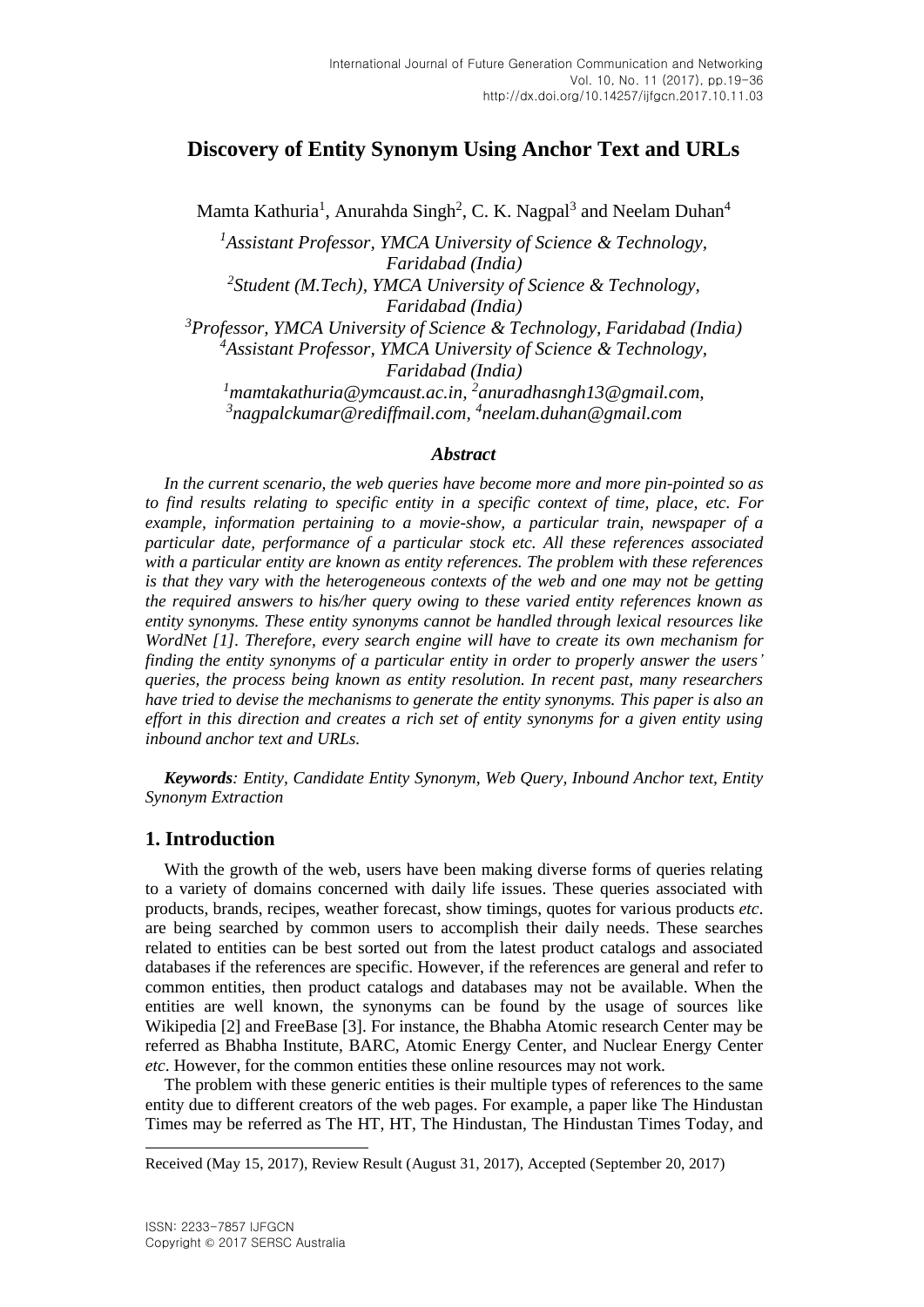Hindustan Times *etc*. The movie Bahubali-The Conclusion is also referred to as Bahubali-2. Thus, there is a requirement to devise a mechanism to find entity synonyms for the common entities to enable the search engines to provide a rich search experience to its users.

The best possibility to find various varieties of entity synonyms available on the web is through the exploration of the web and to find the set of possible candidate references which can be further pruned. The paper considers such search efforts carried out in the recent past and proposes a novel technique that creates a rich set of entity synonyms. The proposed work will help in improving search relevance, enrich users' experience, query auto-suggestion, creation of entity dictionary, recommendation system and e-discovery *etc*.

The rest of the paper is organized as follows: Section 2 contains the formal description of the concepts used in this paper. Section 3 talks about web based empirical methods available in the literature to find out the entity synonym set for a given input string. Section 4 defines problem and objectives set for the work. Section 5 contains details of proposed methodology for entity resolution that provides better and enhanced results compared to its predecessors. Section 6 discusses the usage of results. Section 7 talks about the conclusion and future scope of the work.

# **2. Basic Terminologies**

Entity: An entity refers to a place, person, thing, event or abstraction having a distinct and separate existence from other instances of similar attributes. The reference to the entity may be local or global depending upon the context of the underlying domain.

Entity Identifier: Formal nomenclature for the entity *e.g.* The Times of India, The Hindustan Times, Kabhi-Kabhi, Dilwale Dulhaniya Le Jayenge, i20, Santro Xing *etc*.

Entity Synonyms: A list of formal and informal identifiers referring to the same entity *i.e* commonly used alternative name references to describe the entity under consideration *e.g.* TOI and Times of India refer to the same entity. In the same way, Tere Bin Laden-2 and Tere Bin Laden dead or alive are not different.

To mathematically define the concept of entity synonyms, we take the help of the following concepts:

S: Universal set of strings over an alphabet

E: Universal set of entities

 $E_X$ : A list of entities over the domain X for example  $E_{\text{Movies}}$  will be a set of entities over the movie domain.

Now we can define a function F having two arguments. The first one being an arbitrary string s  $\epsilon$  S and the second one being the entity domain E<sub>X</sub>. Then the function F(s, E<sub>X</sub>)-> e E maps the string s to a single or a set of entities in the global domain E which is a superset of Ex , thereby making a local reference as global.

Entity Synonym: Two strings s1 and s2 defined over the set S are said to be entity synonyms iff  $F(s1, E_x) = F(s2, E_x)$ 

Entity Hyponym: A string s1 is a entity hyponym of the string s2 (both defined over the set S) iff  $F(s1, E_X) F(s2, E_X)$ .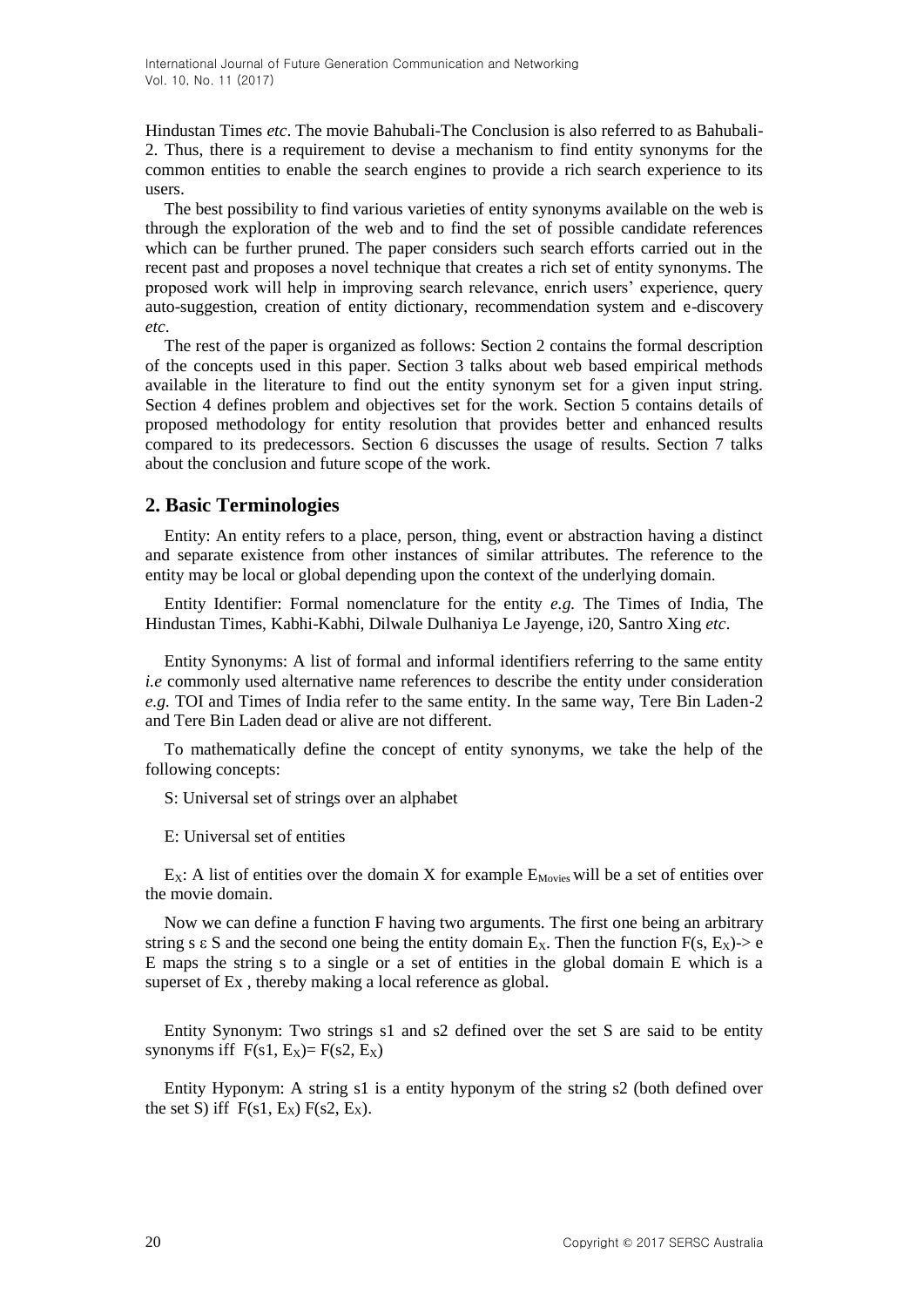Entity Hypernym: A string s1 is a entity hypernym of the string s2 (both defined over the set S) iff  $F(s1, E_X)$   $F(s2, E_X)$ .

The problem of finding the entity synonyms of a string s can be mathematically described as a situation to create a set Ws of strings w's such as:

$$
W_s = \{ w \in S \mid F(s, E_x) = F(w, E_x) \}
$$

The set  $W = \{w_1, w_2, \ldots, w_k\}$  contains entity synonyms for the string s over the domain X. Given a string s over the domain X, we have to find out W in the context of EX.

The subsequent section talks about such empirical methods as used by the various researchers along with their merits and demerits.

#### **3. Literature Survey**

With the time, growth of the web round the globe has made it a universally accepted information resource. This vast ocean of knowledge contains wide variety of references to the each entity, made by heterogeneous types of content creators and the web searchers. These heterogeneous references, if not properly taken care of, shall lead to inadequate supply of information to the web searcher despite the availability of the information. A need, therefore, has been long felt to cover this gap by grouping the references leading to same common entity into a set known as the set of entity synonyms and the process is referred to as entity resolution. The primitive approach in this regard has been the use of abbreviations, acronyms, Wikipedia and Freebase references. All these mechanisms have not been able to cover the web as a whole and its heterogeneity. Thus only solution for creating these set of references (entity synonyms) must include the use of web-ocean as source and fishing out the references. The literature of past ten years contains many such efforts. This section covers to these efforts and discusses their relative merits and demerits.

Pinky Paul *et al.*, [4] have presented a study about entity search engine. They have discussed the basic architecture of entity search engine as shown in Figure 1. The approach is static and involves the possible basic modules of an Entity Search Engine. These modules accomplish the task of entity candidate extraction from the web, categorization, assignment of relevance and ranking. The architecture is quite general and provides an overview of the process.

The different approaches used in the entity resolution may differ in the method of entity extraction process which may be offline or online. The result computation can also be based upon some intermediate approach like pseudo document or reference table *etc*. The synonym generation process can also be static or dynamic. We take up different approaches in the above context.

Surajit Chaudhuri *et al.,* [5] have proposed a method to find correlation between a candidate string and an entity in order to overcome the shortcomings of string-based similarity measures that does not reflect the common knowledge that users generally provide for the candidate string in the question. They proposed new document-based similarity measures to calculate the similarity in the context of many documents containing the candidate string. The main disadvantage of their approach is that they have performed computations on a small set of relevant documents containing the given candidate string to measure the correlation.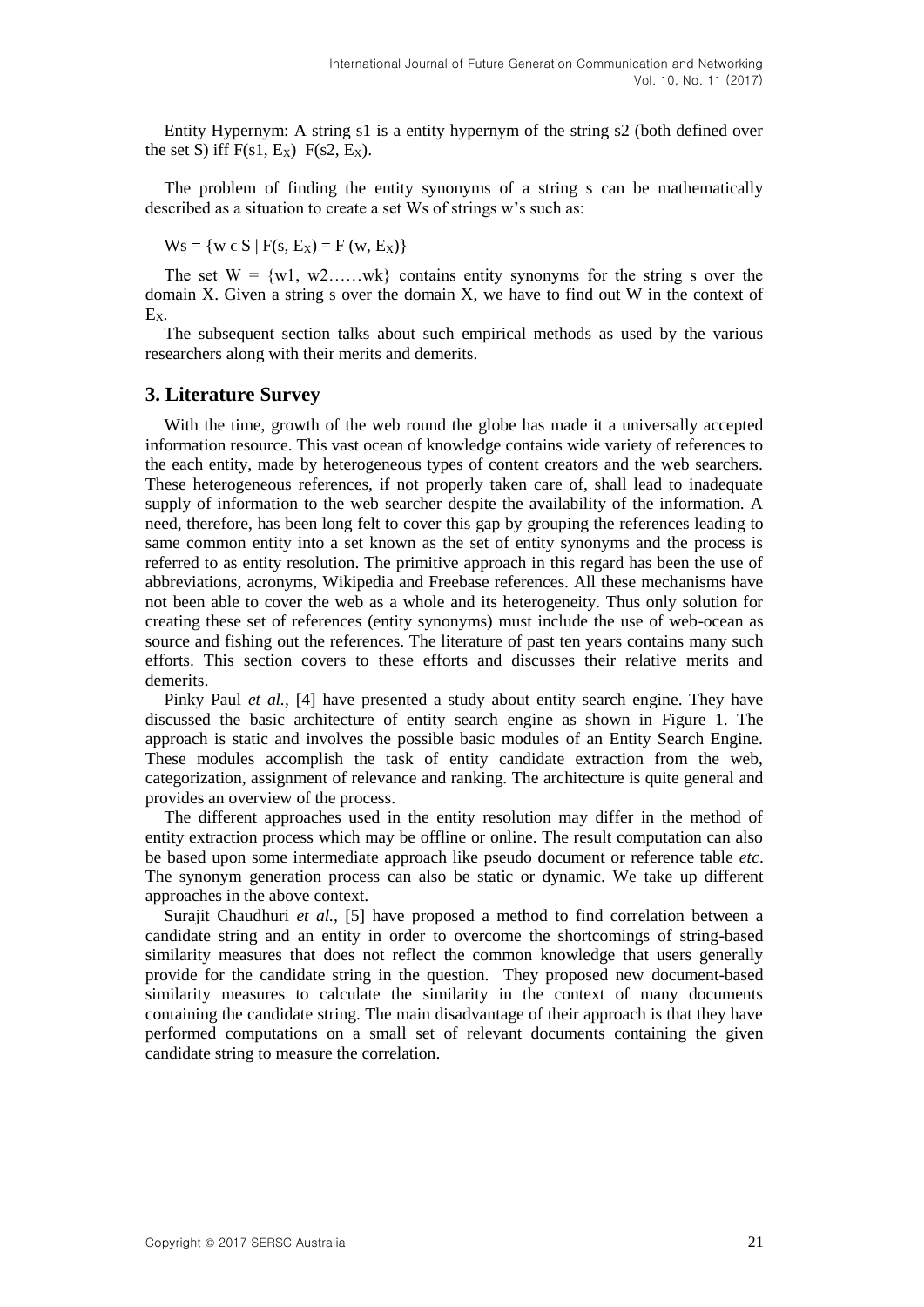

**Figure 1. General Architecture of Entity Search Engine**

Tao Cheng *et al.* [6] have proposed an offline fully automated data-driven algorithm called as Identifying Normalization Entity Synonym. This algorithm mines queries where a variety of keywords have been used to refer to the same web pages and generates an expanded set of equivalent string called entity synonyms for each keyword. This architecture comprises of three modules: Candidate generation, Candidate Selection and noise cleaning. This algorithm works well for structured data and covers the structured web queries with good precision. However, this technique is not applicable to dynamic and unstructured data.

Hamid Mousavi *et al.* [7] proposed a new technique to generate context aware synonyms for the entities and attributes. They proposed the Context-aware synonym Suggestion System (CS3) which learns synonyms from text by using NLP-based text mining technique called SemScape. The architecture comprises of four parts:

 Integrating existing knowledge bases by converting them into a common internal representation and storing the integrated one in another knowledge store called as Integrated Knowledge Base (IKB) store.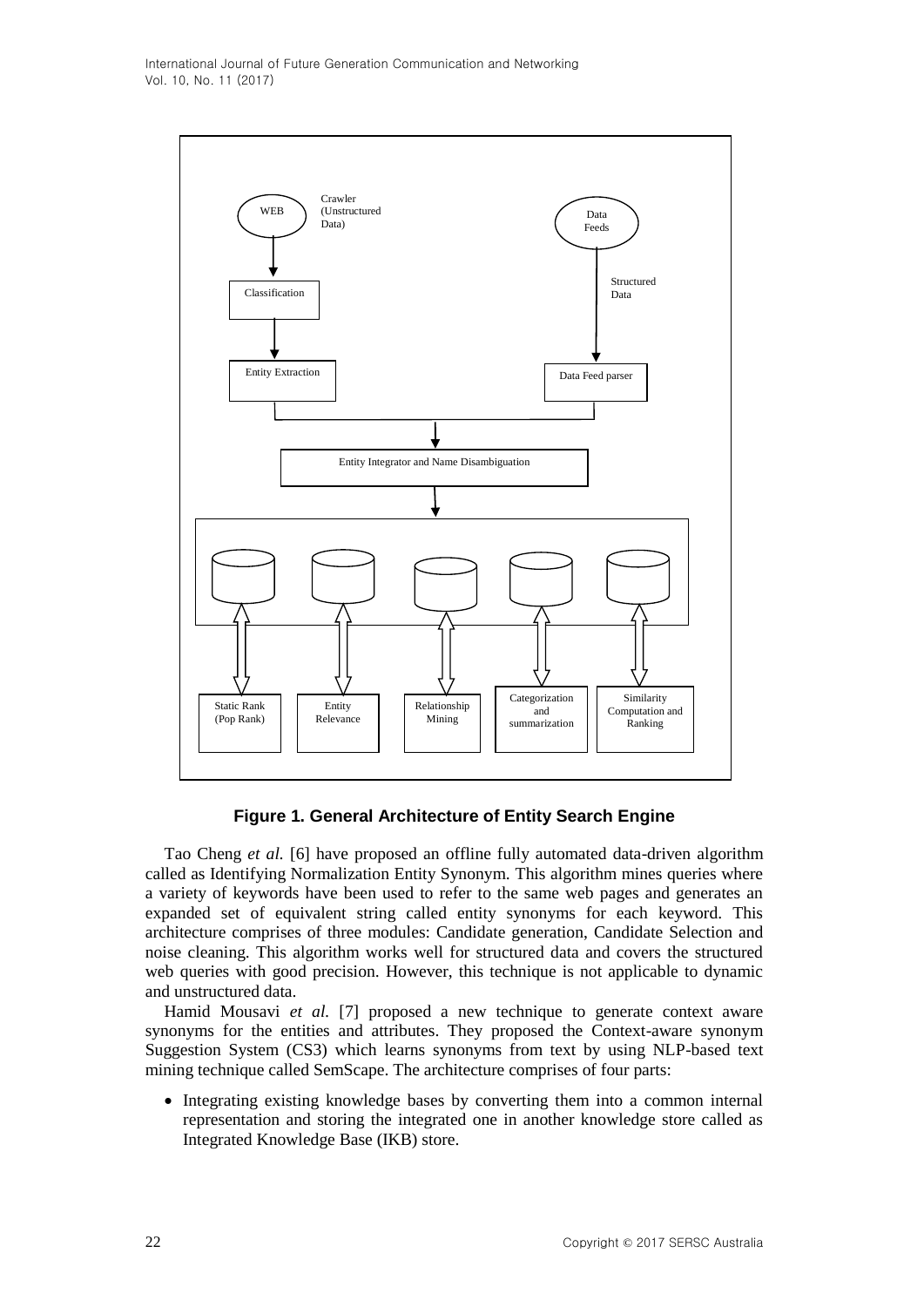- Further addition of facts from free text to IKB store.
- Large-corpus generation of context-aware synonyms that can be used to remove inconsistencies in IKB store.
- Incompleteness resolution in IKB store by using the synonyms generated in above step.

The main disadvantage of the proposal is its static approach. The knowledge bases are bound to change over time and need to be refreshed for fresh synonyms. Moreover, the approach does not tackle dynamic nature of web.

L. Jiang *et al.* [8] have proposed GRIAS, a Graph-based framework for discovering entity aliases motivated by the entity relationships collected from both the structured and unstructured data. The goal of this paper is to accurately identify entity aliases, especially the long tail ones from the unstructured data. The graph-based similarity is calculated between an entity and its alias candidates chosen by candidate selection method using entity relationship graph. The approach is quite static.

Tao Cheng *et al.* [9] have proposed an offline data-driven bottom up approach that mines query logs. They have made a fully automated solution that works on structured data to find reference entity synonyms for various entities. To achieve this, they have used a multi-step data driven approach that relies on query and click logs. The solution works by retrieving relevant web page URLs that can act as good representatives of the entity. Then, by following the URL-query click graph, they identified a list of URLs from the URLs identified earlier. The query words corresponding to this URL list will act as true synonyms by inspecting click patterns and click volume on a large subset of such urls. But, since this approach is offline and structured, it cannot handle unstructured and dynamic data evolving over web.

Surajit Chaudhuri *et al.* [10] have created large reference entity tables, based upon the concept initially proposed by [11], by mining entity variant from different documents. An input string is matched with the references available in reference table. If a match is found, the content of the table serve as entity synonyms.

Yanen Li *et al.* [12] have proposed a comprehensive approach towards entity resolution based upon syntactic patterns, query entity clicks and distribution similarity. They have focused in the fact that an entity synonym must comply with the associated context. The approach is offline and based upon the clustering model. The merit of the system is its ability to handle the heterogeneity but the scheme suffers from the drawback of static approach.

Kaushik Chakrabarti *et al.* [13] have proposed a general framework for discovering entity synonym based upon two novel similarity measures called as Psuedo Document Similarity and Query Context Similarity to create a set of entity synonyms. The approach is offline and dependent upon query logs.

Harada *et al.* [14] have proposed an approach called NEXAS (Named Entity extraction and Association Search) that finds authoritative people from web by associating a web page through identification of its real world entities. It determines nearly all relevant entities by considering top ranked web pages from SERPs. The approach is limited to people only and can easily be better substituted through references like Wikipedia. Similar arguments can be given for the work done by Kalashnikov *et al.* [15] and Bollegala *et al.* [16].

Xiang Ren *et al.* [17] have proposed a general heterogeneous graph-based data model that encodes problem of structured view of each entity by capturing three key concepts Synonym candidate, Web page, Keyword and different types of interactions between them. They proposed a graph based approach for ranking entity synonyms and demonstrated a closed-form optimal solution for outputting entity synonyms scores. They adopted structured view of each entity by taking into consideration other important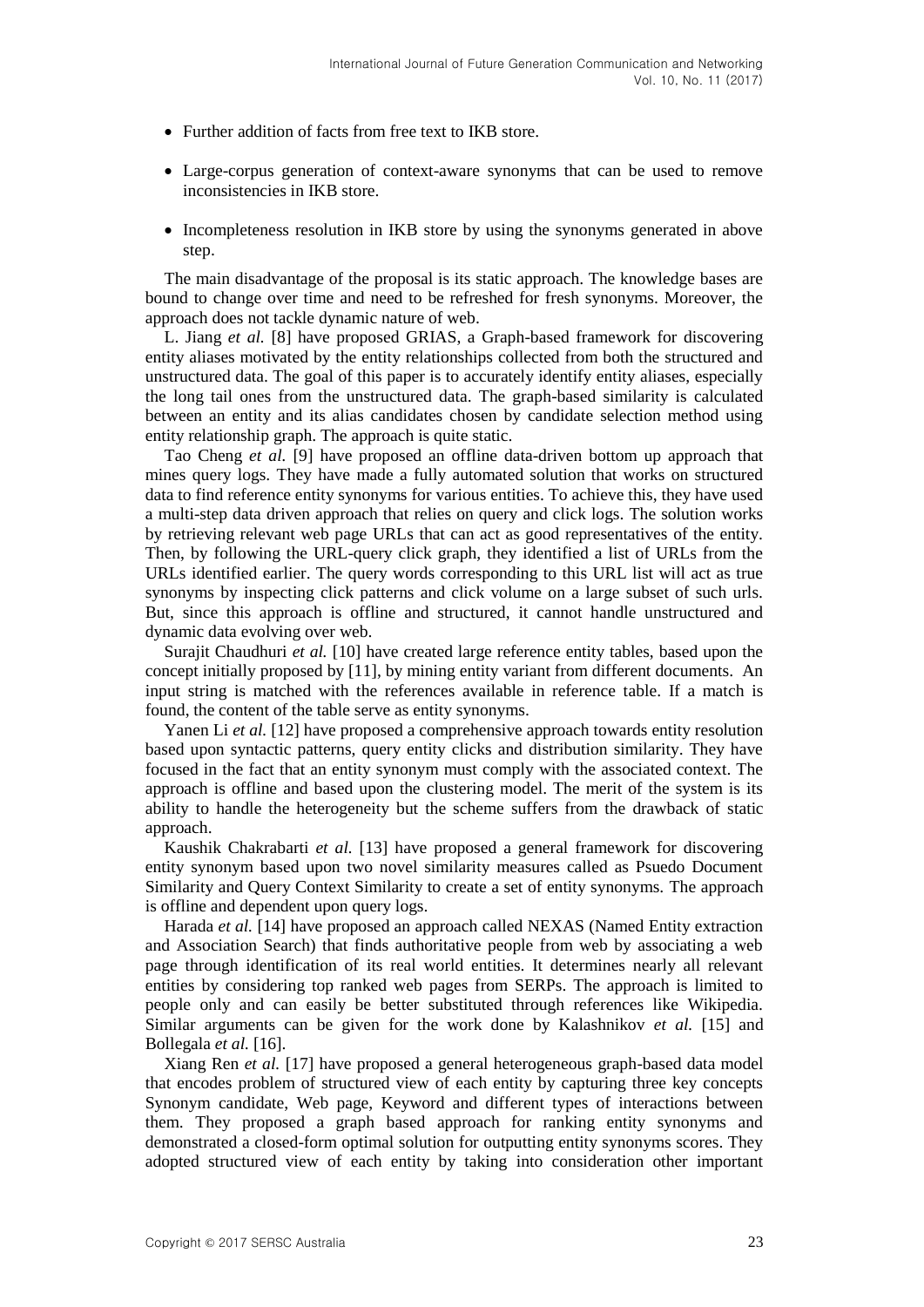structured attributes along with string name. They make use of sub-queries, tailed synonyms and tailed web pages for harvesting more synonyms. The approach is offline and suffers from a priori the requirement of candidate synonyms.

Roi Blanco *et al.* [18] have proposed a recommendation engine named as Spark that links initial query of user to an entity within knowledge base. It provides ranking of the related entities. The proposed system extracts several signals from a variety of data sources that includes user sessions, twitter and flicker using various cluster of computers running Hadoop. The extracted signals are combined with a machine learned ranking model that produces final recommendation of entities to user queries. Spark has been currently used in Yahoo search result pages.

Srikantiah *et al.* [19] have proposed a mechanism to find the synonyms from the web on the basis of inbound anchor text. They have used Search Engine Result Pages (SERPs) to find candidate synonyms of individual keywords. The technique is scalable and can be applied to dynamic, domain independent data of unstructured web. The synonyms in their case are not entity synonyms. But can be adapted to find out the entity synonyms. Their work has been a motivation for the work proposed in this paper.

Most of the above approaches are offline and static, thus cannot cater to the need of dynamically expanding web. The approach presented in this paper, uses the dynamic context created through anchor text, context and trailing part of the dynamically generated URL. The subsequent section defines the problem and the objectives to be fulfilled by the proposed work.

## **4. Problem Definition and Objectives**

The proposed work aims to generate a rich-set of entity synonyms for a given entity string, says, through online dynamic approach using the anchor text, context and trailing part of URL; and to rank the synonyms based on co-page count basis.

The objectives to be achieved by the proposed approach are:

- To create an automated mechanism for generating synonyms that can be used for auto-suggestion, auto-replacement, query expansion *etc*.
- The method should be usable for commonly used entities in addition to well-known entities.
- The process should be dynamic and online.
- The entity synonyms set should be rich as compared to the previous approaches.

## **5. Proposed Approach for Entity Synonyms Discovery**

The proposed work involves the usage of Search Engine Result Pages (SERPs) for extracting candidate entity synonyms, combines contexts with the input entity string thereafter uses anchor text of the downloaded web pages and the trailing part of the sub parent URLs to create a set of entity synonyms. The whole work of extracting synonyms is dividing into two parts

- Extraction of candidate entity synonyms
- Ranking of these synonyms based on page-count measure

The algorithm first uses the input entity to generate SERPs and URLs corresponding to those pages are collected in a list of parent URLs (PUs). Next, these parent URLs are further treated as input to generate sub parent URLs (SPUs). Thereafter, SPUs are visited one by one and downloaded web pages are retrieved in form of child documents. All pairs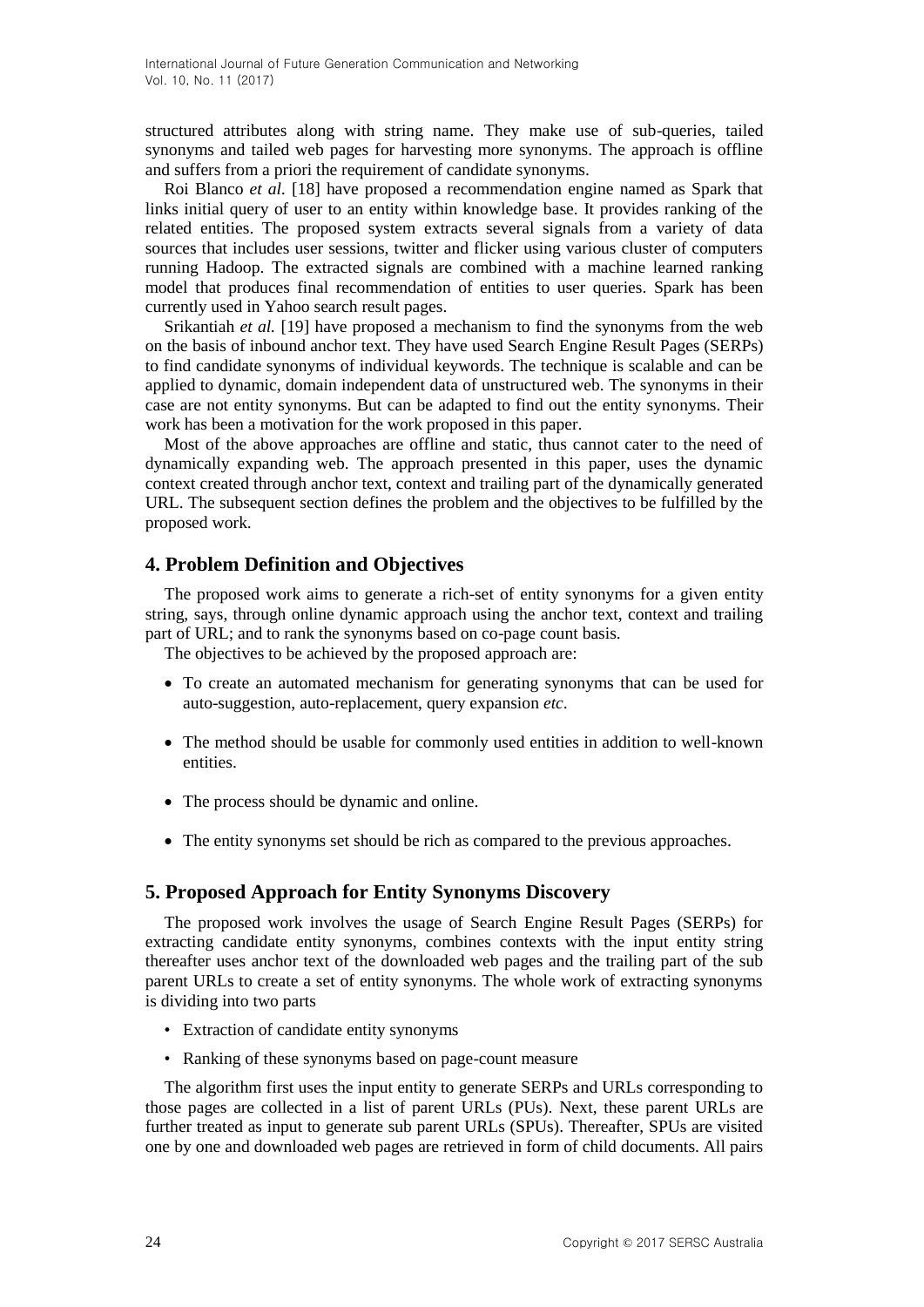(anchor text, link) contained in child documents are collected in a hash map of anchor text and its corresponding URL as a set of child URLs. The child URLs contained in the hash map are compared with the parent URLs. If there is match between child URL and parent URL, then anchor text corresponding to child URL will act as a candidate entity synonym. The child documents are also used to find the context for input entity. The context used by the algorithm is retrieved using title and snippet of child documents. Context obtained are combined with the original entity (query string) to produce another set of candidate entity synonyms. Sub parent URLs are also compared with parent URLs, if match occurs then the trailing part of sub parent URL will act as a candidate entity synonyms.

Thus, entity synonym is extracted using three things:

- From child map in case of match
- From trailing part of sub parent url
- From combination of query and context obtained from child documents

The detailed process is shown through a flowchart as shown in Figure 2.

The page count of an entity E is an estimate of the number of pages that contain the entity sting E. The candidate entity synonyms are ranked using similarity measure which in turn uses page counts of E only, candidate synonym ci only and both E, ci. A similarity measure or similarity function is a real-valued function that quantifies the similarity between two objects. It represents the similarity between two objects or words.

Let NE be the page count corresponding to input entity E only, Nci be the page counts for a candidate synonym ci only and NEci be the page counts for both entity string E and a candidate synonym ci. The proposed works uses WebJaccard similarity measure to accurately measure the relevance between E and ci, which is further used to rank the candidate synonyms using page counts.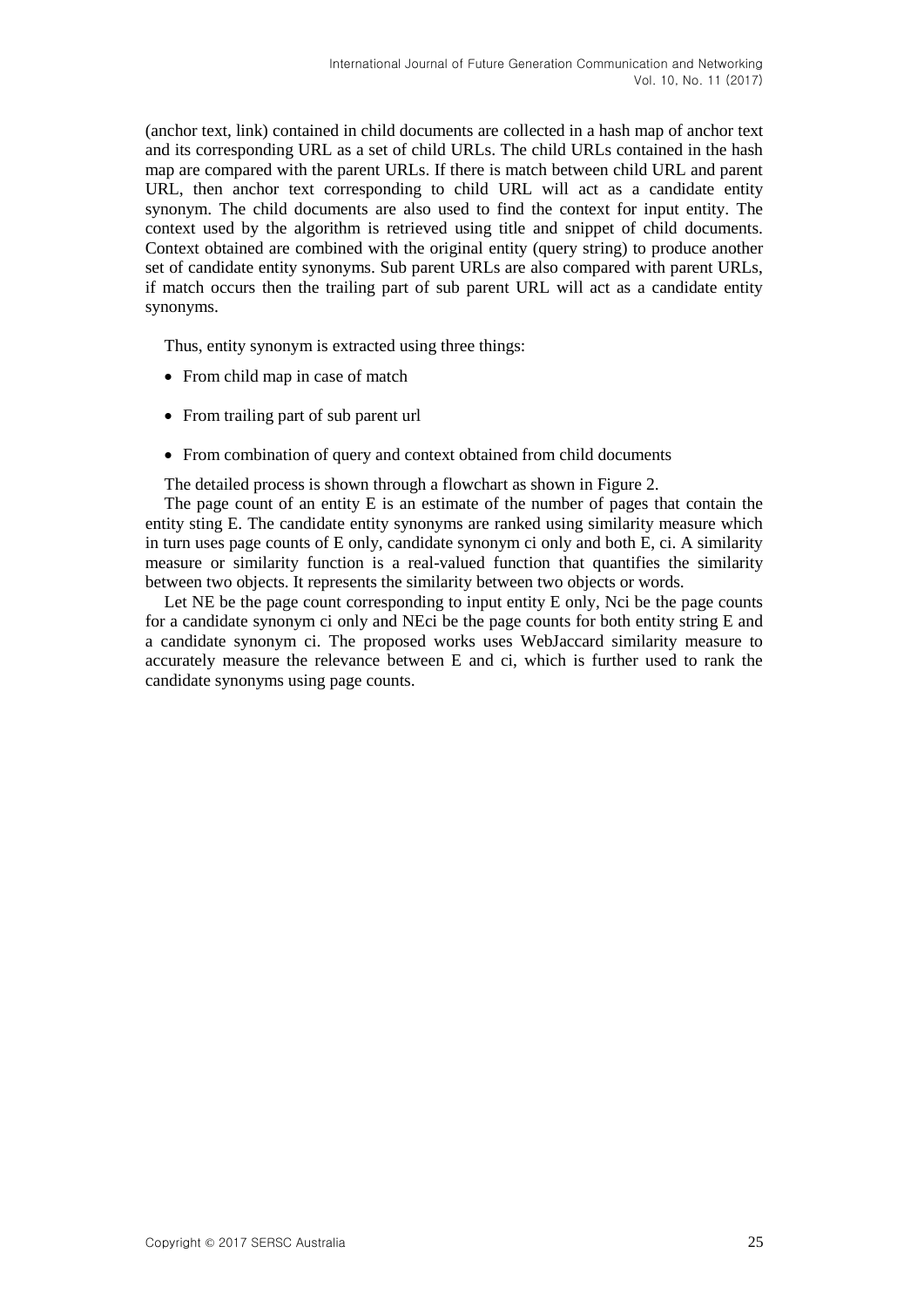International Journal of Future Generation Communication and Networking Vol. 10, No. 11 (2017)



**Figure 2. Flowchart of Proposed Algorithm**

The details of the process have been described through the following algorithm.

**Algorithm (E, CS)** Input**:** Entity String E. Output**:** List of Candidate Synonyms for E ranked using page count measures //Generation of Entity Candidate Synonyms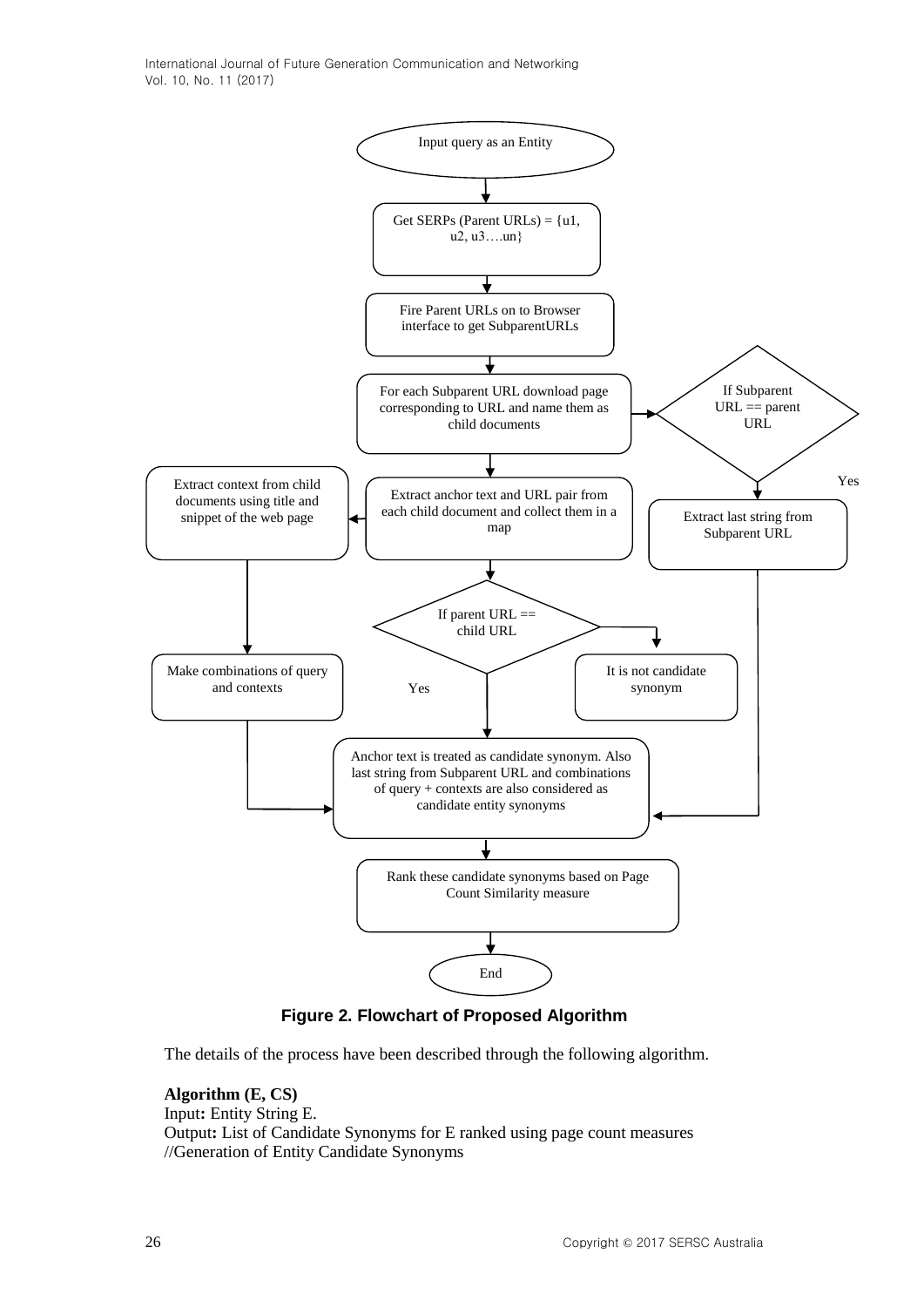- 1. Submit the input query E on to the search interface to get Search Engine Result Pages (SREPs) from search engine.
- 1.1. Extract all Urls from SERPs obtained above into a list of parent Urls (*i.e* PU)
- 2. For each URL  $u_i \in PU$  do
- 2.1. Get all pages that contain URL  $u_i$  into another list called as sub parent urls.
- Thus, for each *u<sub>i</sub>* there will be a list called as *SPU<sub>i</sub>*.
- 2.2. Sub parent list  $(SPU) = U_i SPU_i$
- 3. For each URL  $su_k \in SPU$  do
- 3.1. childDocument<sub>k</sub> = Downlaod the web page corresponding to URL  $su_k$
- 3.2. childDocuments = ∪*k childDocuments<sup>k</sup>*
- 4. For each *childDocument<sup>i</sup> ϵ childDocuments* do
- 4.1. Collect all anchor text and URL pair (uj, aj) from *childDocument<sup>j</sup>* into a hash map (*i.e* CMj)
- 4.2. Make union of all the pair collected above into a single map of anchor text and its corresponding URL. (*i.e* CM(child map) =  $\cup_i$ CM<sub>i</sub>)
- 4.3. Also extract context from each child document and collect them into a list of contexts. Context of the web page is extracted using title and snippet of the web page.
- 5. For each *ci ϵ Context* do
- 5.1. Combine the initial entity string E with context *ci*
- 5.2. Maintain the above combination of entity string and context into a list called as QC(Query context)

6. For each  $u_i \in PU$  do

- For each URL  $su_k \in SPU$  do
- If  $(u_i == su_k)$  then
- 6.1. trailingPartofURL = Extract last string from subparent url
- 6.2. Collect all strings obtained into a list of synonym obtained from trailing part of url called as TPU

7. For each url  $u_i \in PU$  do

For each  $\langle$ url, anchortext $\rangle$  pair  $u_i a_i \in CM$  do

If  $(u_i == u_i)$  then

- 7.1. Collect the anchor text associated with url  $u_i$  into a list of Candidate Synonyms  $(CS)$
- 8. Union synonyms obtained from child documents, <query + context> and trailing part of sub parent url into one list of candidate synonyms

8.1. Thus,  $CS = \cup TPU \cup OC$ 

9. //Ranking of Entity candidate synonyms Retrieve the page counts for *E (NE)* For each candidate synonym *ci* ∈ *CS* do Retrieve the page counts for *E* and *ci (NEci)* Retrieve the page counts for *ci (Nci )* Compute WebJaccard  $(E, ci) = NEci / (NE + Nci - NEci)$ End for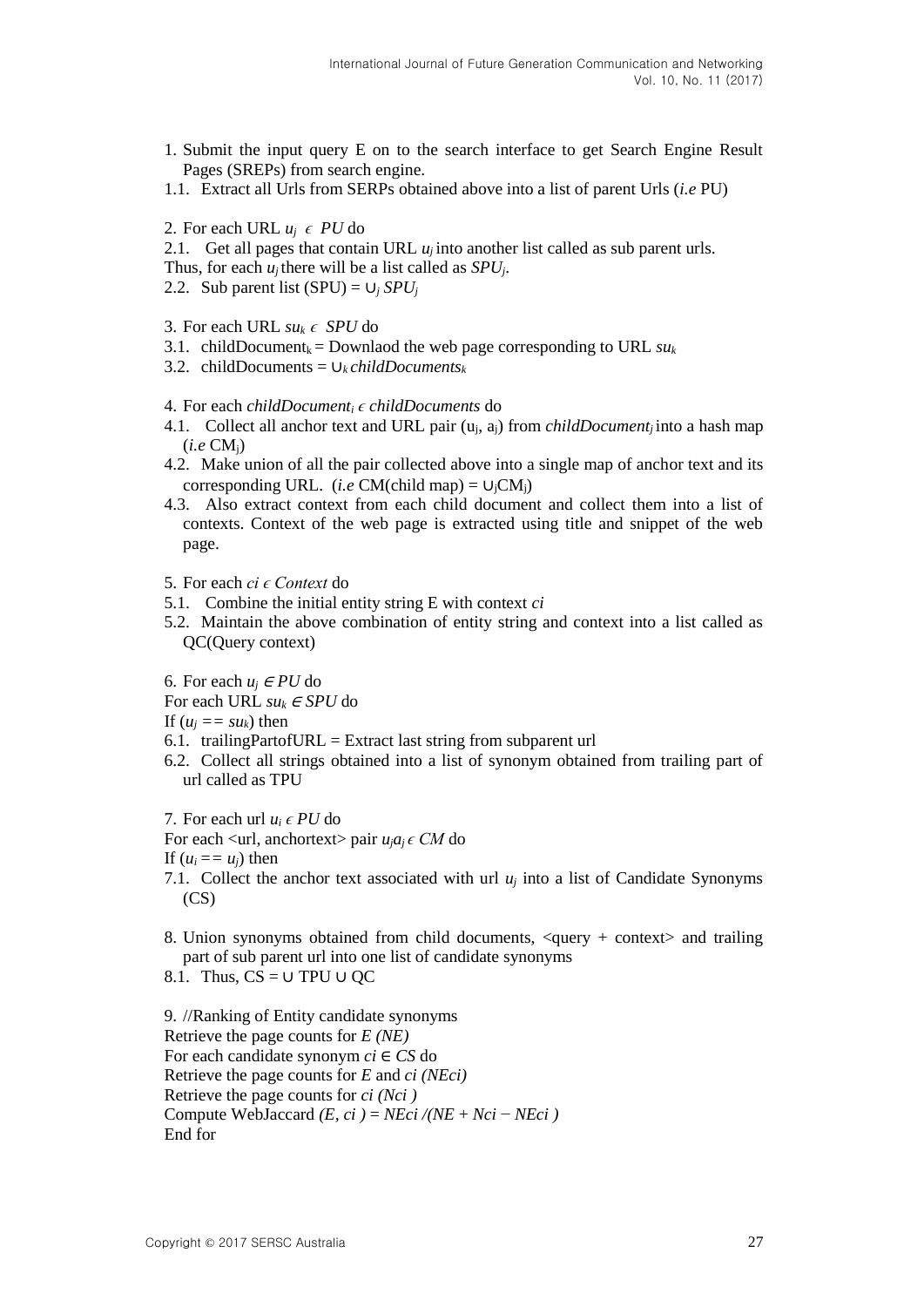Table 1 shows the results of the proposed approach and its comparison with [19].

| Sr.<br>N <sub>0</sub> | <b>Entity</b> | [19] Results                                | <b>SI</b> | <b>Results of Proposed</b><br>Algorithm            | <b>SI</b> | List of Context used in<br><b>Proposed Methodology</b> |
|-----------------------|---------------|---------------------------------------------|-----------|----------------------------------------------------|-----------|--------------------------------------------------------|
| 1                     |               | Inception -<br>Wikipedia                    | 0.013     | inception will                                     | 1.000     |                                                        |
|                       | inception     |                                             |           | inception title                                    | 0.525     |                                                        |
|                       |               |                                             |           | inception arrival                                  | 0.395     |                                                        |
|                       |               |                                             |           | inception spot                                     | 0.294     | tv, arrival, wiki,                                     |
|                       |               |                                             |           | inception tv                                       | 0.275     | overuse, while, title, -<br>LRB-, imdb,                |
|                       |               |                                             |           | inception film                                     | 0.237     | inception/nostalgia,                                   |
|                       |               |                                             |           | inception Christopher                              | 0.142     | will, cillian, film,<br>premiere, spot,                |
|                       |               |                                             |           | Inception $(2010)$ – IMDb                          | 0.049     | Christopher                                            |
|                       |               |                                             |           | inception overuse                                  | 0.018     |                                                        |
|                       |               |                                             |           | inception wiki                                     | 0.013     |                                                        |
|                       |               |                                             |           | Inception - Wikipedia                              | 0.013     |                                                        |
|                       |               |                                             |           |                                                    |           |                                                        |
| $\overline{2}$        | Nobel prize   | "The Nobel<br>Prize in<br>Physics"          | 0.048     | nobel-prize                                        | 0.984     |                                                        |
|                       |               |                                             |           | nobel prize winners                                | 0.759     |                                                        |
|                       |               |                                             |           | nobel prize foundation                             | 0.166     | year, ernst,                                           |
|                       |               |                                             |           | "The Nobel Prize in<br>Physics"                    | 0.048     | chandrasekhara,<br>foundation, saal, prize,            |
|                       |               |                                             |           | nobel prize peace                                  | 0.032     | norwegian, riksbank,<br>assembly, venkata,             |
|                       |               |                                             |           | nobel prize assembly                               | 0.019     | winners, karl, maathaus,                               |
|                       |               |                                             |           | nobel prize Einstein                               | 0.018     | parody, prize, curie,<br>prizes, peace, sverige,       |
|                       |               |                                             |           | nobel_prize_in_physics                             | 0.014     | step, Einstein                                         |
|                       |               |                                             |           | nobel prize curie                                  | 0.013     |                                                        |
|                       |               |                                             |           | nobel_prize                                        | 0.007     |                                                        |
|                       |               |                                             |           | "Nobel Prize   award"                              | 0.000     |                                                        |
|                       |               |                                             |           |                                                    |           |                                                        |
| 3                     | Bard of Avon  | The Bard of<br>Avon. William<br>Shakespeare | 0.054     | Bard of Avon shakespeare                           | 0.896     |                                                        |
|                       |               |                                             |           | why-is-shakespeare-called-<br>the-the-bard-of-avon | 0.826     | shakespeare, definition                                |
|                       |               |                                             |           | bard-of-avon-the-story-of-<br>william-shakespeare  | 0.806     |                                                        |
|                       |               |                                             |           | bard--of-avon                                      | 0.089     |                                                        |
|                       |               |                                             |           | The Bard of Avon, William<br>Shakespeare           | 0.054     |                                                        |
|                       |               |                                             |           |                                                    |           |                                                        |
| 4                     | onocrotalus   | <b>HBW</b> Alive                            | 0.006     | onocrotalus pelecanus                              | 0.895     | pelecanus, factsheet,                                  |
|                       |               |                                             |           | pelecanus_onocrotalus                              | 0.797     | pelican, download, base                                |
|                       |               |                                             |           | onocrotalus download                               | 0.643     |                                                        |

# **Table 1. Comparison Table**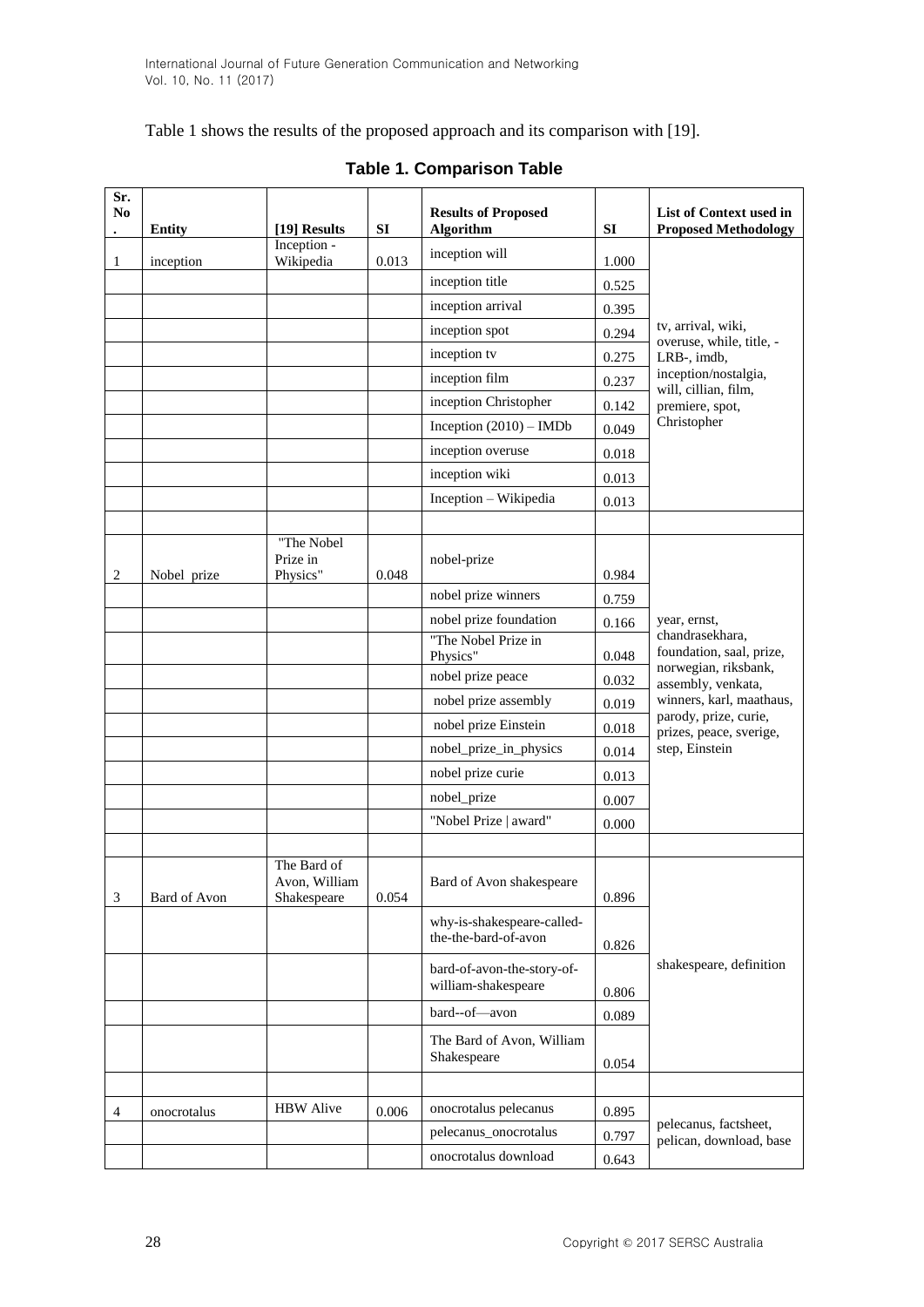|   |                 |                                                                                                                         |       | onocrotalus pelican                                                                                     | 0.588          |                                                                                                                            |
|---|-----------------|-------------------------------------------------------------------------------------------------------------------------|-------|---------------------------------------------------------------------------------------------------------|----------------|----------------------------------------------------------------------------------------------------------------------------|
|   |                 |                                                                                                                         |       | onocrotalus base                                                                                        | 0.434          |                                                                                                                            |
|   |                 |                                                                                                                         |       | great-white-pelican-<br>pelecanus-onocrotalus                                                           | 0.365          |                                                                                                                            |
|   |                 |                                                                                                                         |       | onocrotalus factsheet                                                                                   | 0.022          |                                                                                                                            |
|   |                 |                                                                                                                         |       | <b>HBW</b> Alive                                                                                        | 0.006          |                                                                                                                            |
|   |                 |                                                                                                                         |       |                                                                                                         |                |                                                                                                                            |
| 5 | lala lajpat rai | Lala Lajpat<br>Rai - Cultural<br>India                                                                                  | 0.260 | lala lajpat rai university                                                                              | 0.857          |                                                                                                                            |
|   |                 |                                                                                                                         |       | lala lajpat rai period                                                                                  | 0.341          | image, period,                                                                                                             |
|   |                 |                                                                                                                         |       | Lala Lajpat Rai - Cultural<br>India                                                                     | 0.260          | university, raus, lala,<br>lajpat, biography, thing,                                                                       |
|   |                 |                                                                                                                         |       | lala_lajpat_rai                                                                                         | 0.009          | newsome                                                                                                                    |
|   |                 |                                                                                                                         |       | lala lajpat rai raus                                                                                    | 0.004          |                                                                                                                            |
|   |                 |                                                                                                                         |       | lala lajpat rai newsome                                                                                 | 0.002          |                                                                                                                            |
|   |                 |                                                                                                                         |       |                                                                                                         |                |                                                                                                                            |
| 6 | times of india  | <b>India News</b>                                                                                                       | 0.252 | times of india lifestyle                                                                                | 0.802          | news, tech, movie,                                                                                                         |
|   |                 |                                                                                                                         |       | <b>India News</b>                                                                                       | 0.252          | blogs, blog, toi,                                                                                                          |
|   |                 |                                                                                                                         |       | times of india toi                                                                                      | 0.013          | lifestyle, rss, top, time                                                                                                  |
|   |                 |                                                                                                                         |       |                                                                                                         |                |                                                                                                                            |
| 7 | iupac           | <b>IUPAC</b><br>Nomenclature<br>of Organic<br>Chemistry                                                                 | 0.789 | <b>IUPAC</b> Nomenclature of<br>Organic Chemistry                                                       | 0.789          |                                                                                                                            |
|   |                 | <b>IUPAC</b><br>Recommendati<br>ons on<br>Organic &<br>Biochemical<br>Nomenclature,<br>Symbols,<br>Terminology,<br>etc. | 0.006 | iupac name                                                                                              | 0.135          |                                                                                                                            |
|   |                 |                                                                                                                         |       | iupac book                                                                                              | 0.090          | nomenclature, rname,                                                                                                       |
|   |                 |                                                                                                                         |       | iupac rule                                                                                              | 0.087          | book, rule, chemistry                                                                                                      |
|   |                 |                                                                                                                         |       | iupac nomenclature                                                                                      |                |                                                                                                                            |
|   |                 |                                                                                                                         |       | international_union_of_pur<br>e_and_applied_chemistry                                                   | 0.047<br>0.021 |                                                                                                                            |
|   |                 |                                                                                                                         |       | <b>IUPAC</b> Recommendations<br>on Organic & Biochemical<br>Nomenclature, Symbols,<br>Terminology, etc. | 0.006          |                                                                                                                            |
|   |                 |                                                                                                                         |       | iupac_nomenclature_of_or<br>ganic_chemistry                                                             | 0.002          |                                                                                                                            |
|   |                 |                                                                                                                         |       |                                                                                                         |                |                                                                                                                            |
| 8 | anthurium       | Caring For<br>Anthurium<br>Growing In<br>The Garden Or<br>Home                                                          | 0.070 | anthurium www                                                                                           | 0.770          | undying, plants, www,<br>scott, andraeanum,<br>flowers, anthurium,<br>linguifolium, tail, one,<br>è, clarinervium, flower, |
|   |                 |                                                                                                                         |       | anthurium plant                                                                                         | 0.626          | herbaceous, species,                                                                                                       |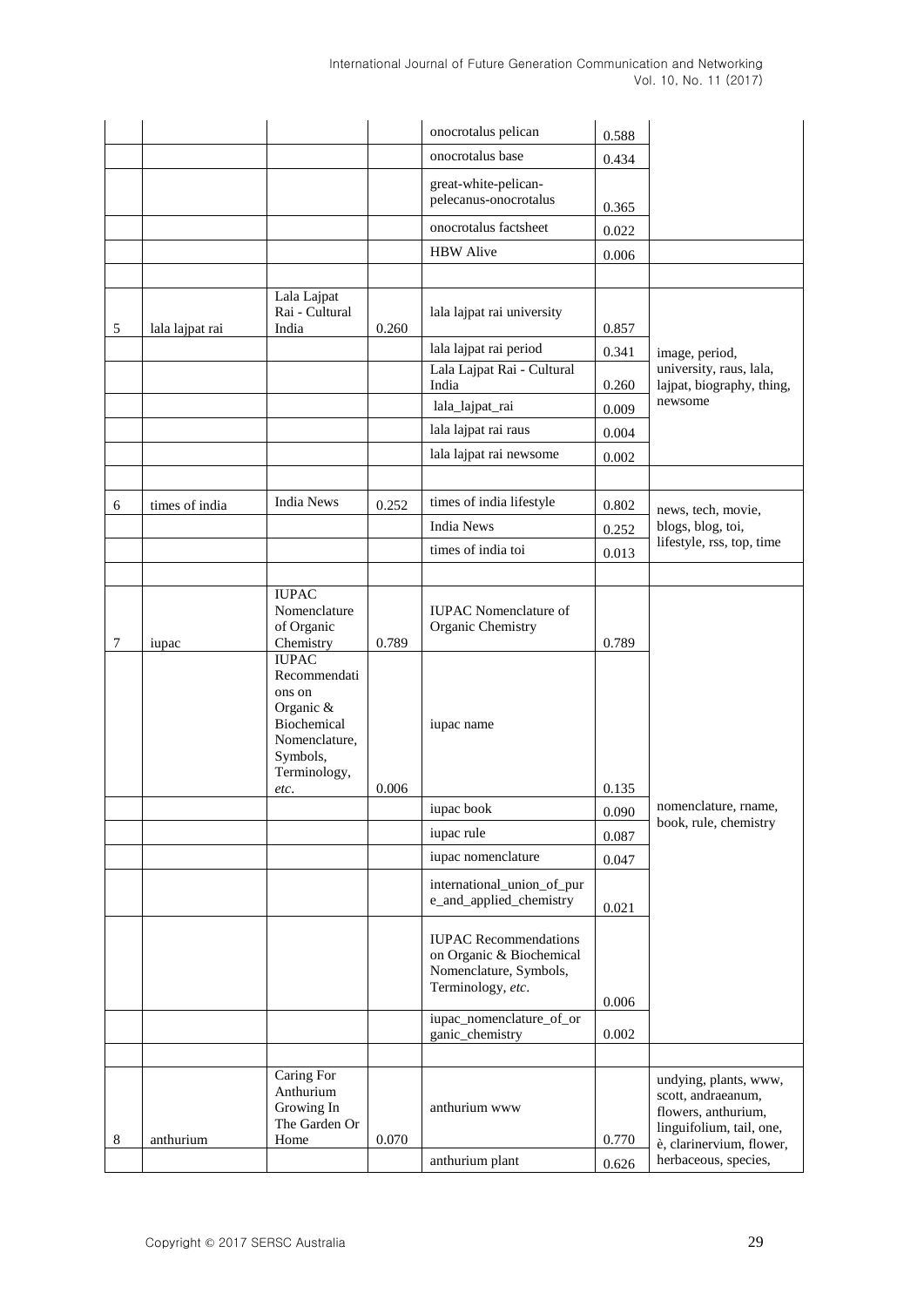|    |                    |                                                     |       | anthurium flower                                         | 0.534 | plant, information, care                                                         |
|----|--------------------|-----------------------------------------------------|-------|----------------------------------------------------------|-------|----------------------------------------------------------------------------------|
|    |                    |                                                     |       | anthurium flowers                                        | 0.526 |                                                                                  |
|    |                    |                                                     |       | Caring For Anthurium<br>Growing In The Garden Or<br>Home | 0.070 |                                                                                  |
|    |                    |                                                     |       | anthurium herbaceous                                     | 0.032 |                                                                                  |
|    |                    |                                                     |       | anthurium species                                        | 0.015 |                                                                                  |
|    |                    |                                                     |       | anthurium scott                                          | 0.014 |                                                                                  |
|    |                    |                                                     |       | Anthuriums                                               | 0.007 |                                                                                  |
|    |                    |                                                     |       | anthurium andraeanum                                     | 0.005 |                                                                                  |
|    |                    |                                                     |       |                                                          |       |                                                                                  |
| 9  | mahatma gandhi     | Mahatma<br>Gandhi<br>Biography<br>biography         | 0.036 | mahatma gandhi india                                     | 0.721 |                                                                                  |
|    |                    |                                                     |       | mahatma gandhi o                                         | 0.461 | check, one, photo, k,                                                            |
|    |                    |                                                     |       | Mahatma Gandhi<br>Biography biography                    | 0.036 | india, o, godse,<br>gandhus, vinayak,<br>#mahat, gandhi, user                    |
|    |                    |                                                     |       | mahatma gandhi vinayak                                   | 0.022 |                                                                                  |
|    |                    |                                                     |       | mahatma gandhi godse                                     | 0.019 |                                                                                  |
|    |                    |                                                     |       | mahatma_gandhi                                           | 0.007 |                                                                                  |
|    |                    |                                                     |       |                                                          |       |                                                                                  |
| 10 | harvard university | Harvard.edu                                         | 0.397 | harvard university link                                  | 0.503 |                                                                                  |
|    |                    | Harvard<br>College<br>Admissions &<br>Financial Aid | 0.124 | harvard university<br>president                          | 0.406 |                                                                                  |
|    |                    |                                                     |       | Harvard.edu                                              | 0.397 |                                                                                  |
|    |                    |                                                     |       | harvard university<br>extension                          | 0.318 | college, yard, extension,                                                        |
|    |                    |                                                     |       | harvard university<br>institution                        | 0.312 | university, link,<br>university, institution,                                    |
|    |                    |                                                     |       | harvard university museum                                | 0.190 | museum, school,                                                                  |
|    |                    |                                                     |       | <b>Harvard College</b><br>Admissions & Financial<br>Aid  | 0.124 | memorial, president                                                              |
|    |                    |                                                     |       | harvard university yard                                  | 0.040 |                                                                                  |
|    |                    |                                                     |       | harvard university<br>memorial                           | 0.033 |                                                                                  |
|    |                    |                                                     |       | harvard_university                                       | 0.001 |                                                                                  |
|    |                    |                                                     |       |                                                          |       |                                                                                  |
| 11 | caspian sea        | "Caspian Sea"                                       | 0.002 | caspian sea news                                         | 0.493 |                                                                                  |
|    |                    |                                                     |       | caspian sea water                                        | 0.389 |                                                                                  |
|    |                    |                                                     |       | caspian sea field                                        | 0.190 | news, caspian,<br>dissolution, water, sea,<br>monster,<br>sciencecaspian, field, |
|    |                    |                                                     |       | caspian sea map                                          | 0.188 |                                                                                  |
|    |                    |                                                     |       | caspian sea Azerbaijani                                  | 0.183 |                                                                                  |
|    |                    |                                                     |       | Caspian Sea - Wikipedia                                  | 0.162 | azerbaijani, map                                                                 |
|    |                    |                                                     |       | caspian sea dissolution                                  | 0.097 |                                                                                  |
|    |                    |                                                     |       | caspian sea monster                                      | 0.067 |                                                                                  |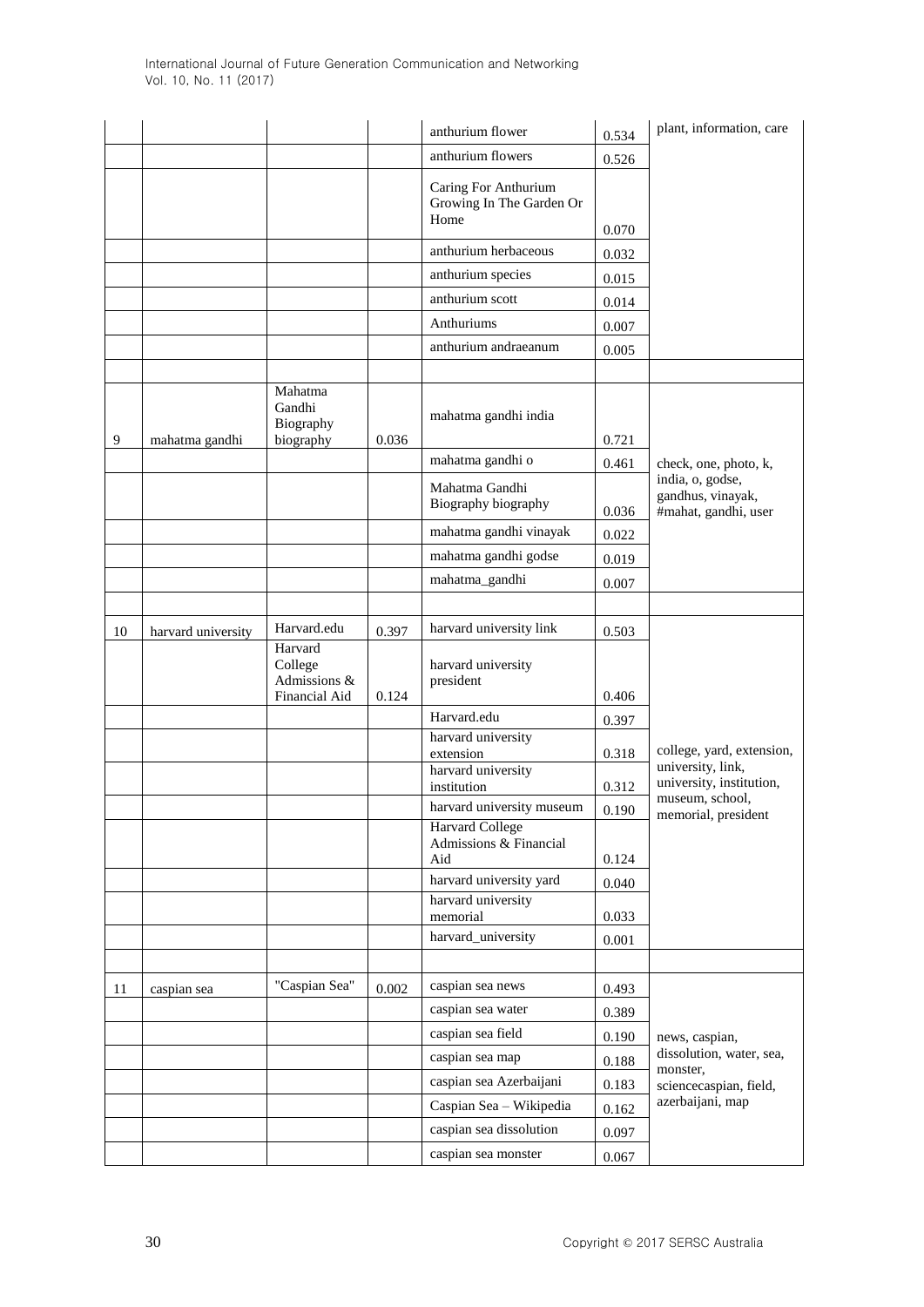|    |                                 |                                                                         |       | Caspian Sea Map, Caspian<br>Sea Location Facts History,<br>Major  | 0.017 |                                               |
|----|---------------------------------|-------------------------------------------------------------------------|-------|-------------------------------------------------------------------|-------|-----------------------------------------------|
|    |                                 |                                                                         |       | Caspian Sea: Largest                                              |       |                                               |
|    |                                 |                                                                         |       | Inland Body of Water                                              | 0.012 |                                               |
|    |                                 |                                                                         |       | caspian_sea                                                       | 0.011 |                                               |
|    |                                 |                                                                         |       | "Caspian Sea"                                                     | 0.002 |                                               |
|    |                                 |                                                                         |       |                                                                   |       |                                               |
| 12 | moment of inertia               | Lecture notes<br>on rigid-body<br>rotation and<br>moments of<br>inertia | 0.008 | moment of inertia<br>expression                                   | 0.482 |                                               |
|    |                                 |                                                                         |       | more-on-moment-of-inertia                                         | 0.126 |                                               |
|    |                                 |                                                                         |       | moment of inertia video                                           | 0.098 |                                               |
|    |                                 |                                                                         |       | calculating-moment-of-<br>inertia-of-point-masses                 | 0.050 | expression, video,<br>moment, inertia, sewer, |
|    |                                 |                                                                         |       | moment of inertia sewer                                           | 0.043 | physics, cylinder, pipe                       |
|    |                                 |                                                                         |       | moment of inertia physics                                         | 0.040 |                                               |
|    |                                 |                                                                         |       | moment of inertia cylinder                                        | 0.040 |                                               |
|    |                                 |                                                                         |       | moment of inertia pipe                                            | 0.037 |                                               |
|    |                                 |                                                                         |       | Lecture notes on rigid-body<br>rotation and moments of<br>inertia | 0.008 |                                               |
|    |                                 |                                                                         |       |                                                                   |       |                                               |
| 13 | jobs in computer<br>engineering | Computer<br>Engineer                                                    | 0.384 | jobs in computer<br>engineering diploma                           | 0.962 |                                               |
|    |                                 |                                                                         |       | computer-science-<br>engineering-jobs                             | 0.921 |                                               |
|    |                                 |                                                                         |       | computer-engineer-jobs                                            | 0.474 | computer, diploma                             |
|    |                                 |                                                                         |       | Computer Engineer                                                 | 0.384 |                                               |
|    |                                 |                                                                         |       | computer-engineering                                              | 0.365 |                                               |
|    |                                 |                                                                         |       | <b>Computer Science</b><br>Engineering                            | 0.152 |                                               |
|    |                                 |                                                                         |       |                                                                   |       |                                               |
| 14 | lokmanya                        | <b>Bal Gangadhar</b><br>Tilak                                           | 0.067 | lokmanya www                                                      | 0.450 |                                               |
|    |                                 |                                                                         |       | lokmanya society                                                  | 0.176 | coimbatore, movie, yug,                       |
|    |                                 |                                                                         |       | lokmanya tilak                                                    | 0.171 | bal, search, bank,<br>society, tilak, www,    |
|    |                                 |                                                                         |       | lokmanya Coimbatore                                               | 0.165 | lokmanyatilak,<br>pronunciation, ek,          |
|    |                                 |                                                                         |       | lokmanya gangadhar                                                | 0.124 | gangadhar                                     |
|    |                                 |                                                                         |       | <b>Bal Gangadhar Tilak</b>                                        | 0.067 |                                               |
|    |                                 |                                                                         |       | bal_gangadhar_tilak                                               | 0.033 |                                               |
|    |                                 | Dilwale                                                                 |       |                                                                   |       |                                               |
| 15 | ddlj                            | Dulhania Le<br>Jayenge                                                  | 0.377 | Dilwale Dulhania Le<br>Jayenge                                    | 0.378 | initialism                                    |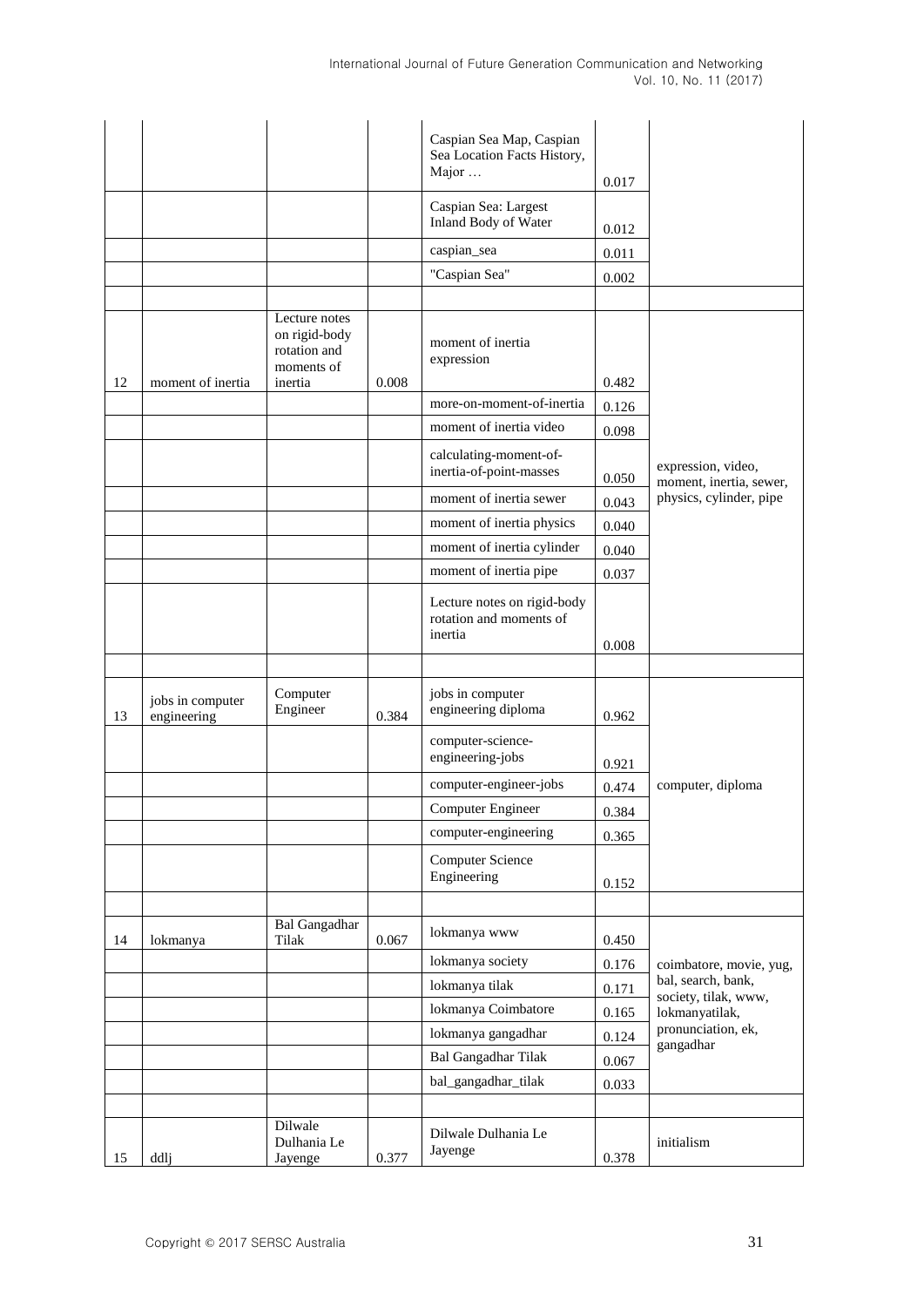|    |         |                                                           |       | dilwale_dulhania_le_jayen                                      |       |                                                                                           |
|----|---------|-----------------------------------------------------------|-------|----------------------------------------------------------------|-------|-------------------------------------------------------------------------------------------|
|    |         |                                                           |       | ge                                                             | 0.178 |                                                                                           |
|    |         |                                                           |       | ddlj initialism                                                | 0.005 |                                                                                           |
|    |         |                                                           |       | tt0112870                                                      | 0.004 |                                                                                           |
|    |         |                                                           |       |                                                                |       |                                                                                           |
|    |         | <b>Indian Space</b><br>Research                           |       | indian_space_research_org                                      |       |                                                                                           |
| 16 | isro    | Organisation                                              | 0.015 | anisation                                                      | 0.302 |                                                                                           |
|    |         |                                                           |       | isro release                                                   | 0.074 |                                                                                           |
|    |         |                                                           |       | isro centres                                                   | 0.070 |                                                                                           |
|    |         |                                                           |       | about-isro                                                     | 0.064 |                                                                                           |
|    |         |                                                           |       | isro research                                                  | 0.063 |                                                                                           |
|    |         |                                                           |       | isro space                                                     | 0.062 | release, orbital,                                                                         |
|    |         |                                                           |       | isro satellite                                                 | 0.059 | organisation, hq, space,                                                                  |
|    |         |                                                           |       | isro centre                                                    | 0.057 | research, gov,<br>notification,                                                           |
|    |         |                                                           |       | isro job                                                       | 0.056 | recruitment, www, isro,                                                                   |
|    |         |                                                           |       | isro organization                                              | 0.055 | satellite, centres,<br>overview, centre,                                                  |
|    |         |                                                           |       | isro gov                                                       | 0.052 | application, missions,                                                                    |
|    |         |                                                           |       | isro missions                                                  | 0.052 | job                                                                                       |
|    |         |                                                           |       | isro recruitment                                               | 0.051 |                                                                                           |
|    |         |                                                           |       | isro notification                                              | 0.051 |                                                                                           |
|    |         |                                                           |       | isro www                                                       | 0.037 |                                                                                           |
|    |         |                                                           |       | isro overview                                                  | 0.028 |                                                                                           |
|    |         |                                                           |       | Indian Space Research<br>Organisation                          | 0.015 |                                                                                           |
|    |         |                                                           |       |                                                                |       |                                                                                           |
|    |         | Gerbera Daisy<br>Care - Tips On<br>How To Grow<br>Gerbera |       | gerbera är                                                     |       |                                                                                           |
| 17 | gerbera | Daisies                                                   | 0.047 |                                                                | 0.284 |                                                                                           |
|    |         |                                                           |       | gerbera fact                                                   | 0.235 |                                                                                           |
|    |         |                                                           |       | gerbera Hilton                                                 | 0.176 |                                                                                           |
|    |         |                                                           |       | gerbera ist                                                    | 0.166 |                                                                                           |
|    |         |                                                           |       | gerbera daisies                                                | 0.165 | spain, daisies, fact, ett,                                                                |
|    |         |                                                           |       | Gerbera Daisy Care - Tips<br>On How To Grow Gerbera<br>Daisies |       | gerberas, est, è, gerbera,<br>ist, är, der, jamesonii,<br>un, aurantiaca, hilton,<br>care |
|    |         |                                                           |       |                                                                | 0.047 |                                                                                           |
|    |         |                                                           |       | gerbera è                                                      | 0.027 |                                                                                           |
|    |         |                                                           |       | gerbera der                                                    | 0.019 |                                                                                           |
|    |         |                                                           |       | gerbera spain                                                  | 0.014 |                                                                                           |
|    |         |                                                           |       | gerbera est                                                    | 0.013 |                                                                                           |
|    |         |                                                           |       | gerbera jamesonii                                              | 0.008 |                                                                                           |
|    |         |                                                           |       | gerbera_jamesonii                                              | 0.007 |                                                                                           |
|    |         |                                                           |       |                                                                |       |                                                                                           |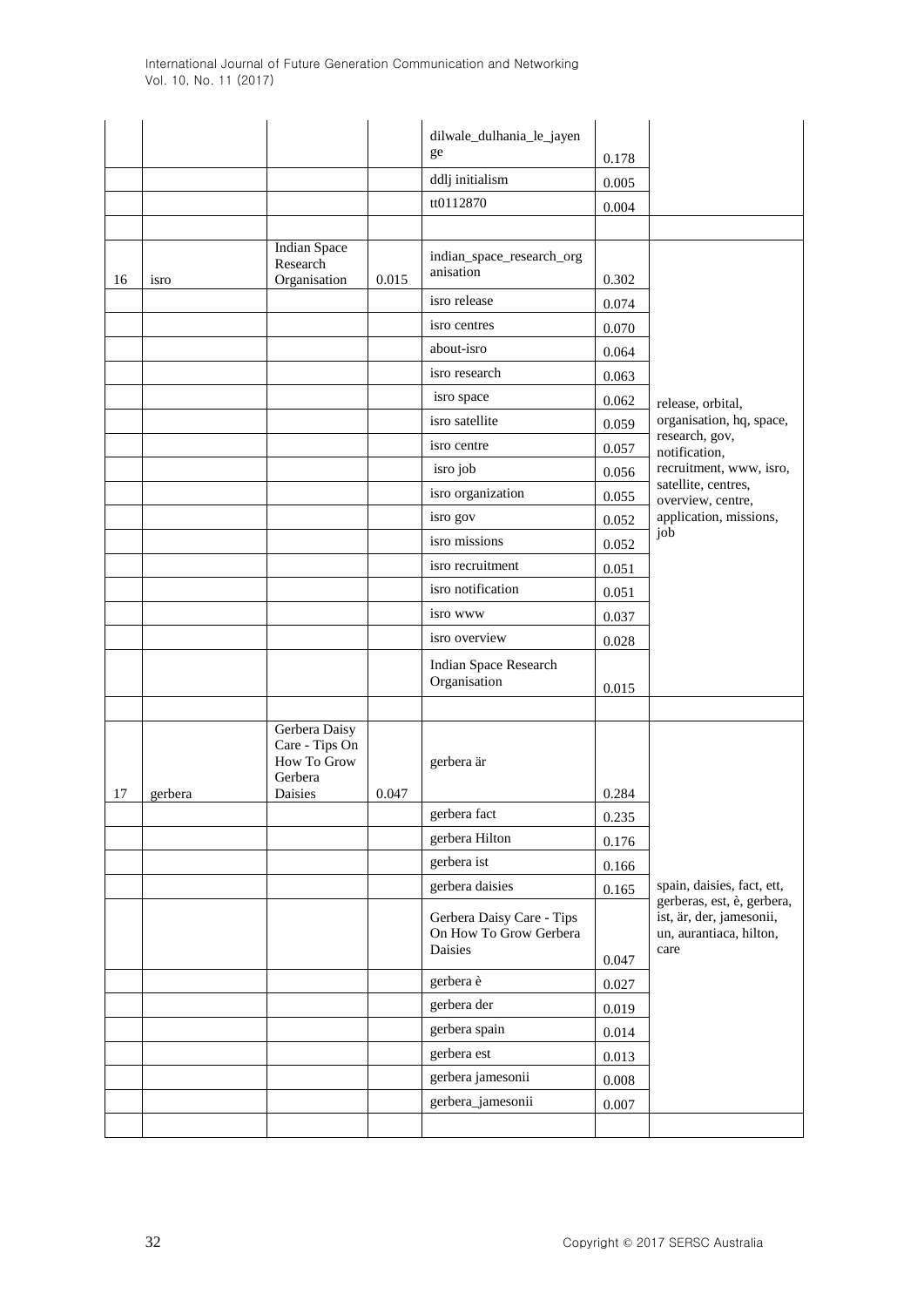| 18 | red fort of india        | history behind<br>red fort history<br>of india<br>Red Fort -<br>Wikipedia, the<br>free<br>encyclopedia | 0.062<br>0.021 | red fort of india moti<br><b>HISTORY BEHIND RED</b><br><b>FORT ~ HISTORY OF</b><br><b>INDIA</b><br>red fort of india shahjahan<br>Red Fort - Wikipedia, the<br>free encyclopedia<br>red_fort | 0.185<br>0.062<br>0.029<br>0.021<br>0.018 | moti, shahjahan        |
|----|--------------------------|--------------------------------------------------------------------------------------------------------|----------------|----------------------------------------------------------------------------------------------------------------------------------------------------------------------------------------------|-------------------------------------------|------------------------|
|    |                          | The Life and                                                                                           |                |                                                                                                                                                                                              |                                           |                        |
| 19 | vivekanand               | Teachings of<br>Swami<br>Vivekananda                                                                   | 0.031          | vivekanand life                                                                                                                                                                              | 0.157                                     |                        |
|    |                          |                                                                                                        |                | The Life and Teachings of<br>Swami Vivekananda                                                                                                                                               | 0.031                                     |                        |
|    |                          |                                                                                                        |                | vivekanand teachings                                                                                                                                                                         | 0.030                                     | biographical,          |
|    |                          |                                                                                                        |                | vivekanand swami                                                                                                                                                                             | 0.026                                     | bibliography, thought, |
|    |                          |                                                                                                        |                | vivekanand biographical                                                                                                                                                                      | 0.025                                     | swami, teachings, life |
|    |                          |                                                                                                        |                | vivekanand thought                                                                                                                                                                           | 0.023                                     |                        |
|    |                          |                                                                                                        |                | swami_vivekananda                                                                                                                                                                            | 0.021                                     |                        |
|    |                          |                                                                                                        |                | vivekanand bibliography                                                                                                                                                                      | 0.019                                     |                        |
|    |                          |                                                                                                        |                | stories-swami-<br>vivekananda-life-inspired                                                                                                                                                  | 0.010                                     |                        |
|    |                          |                                                                                                        |                |                                                                                                                                                                                              |                                           |                        |
| 20 | terms used in<br>biology | Glossary of<br>biology -<br>Wikipedia                                                                  | 0.150          | Glossary of biology -<br>Wikipedia                                                                                                                                                           | 0.150                                     |                        |
|    |                          | Biology<br>Vocabulary:<br>Understanding<br>Common<br>Terms                                             | 0.010          | biology-vocabulary                                                                                                                                                                           | 0.055                                     |                        |
|    |                          |                                                                                                        |                | <b>Biology Vocabulary:</b><br><b>Understanding Common</b><br>Terms                                                                                                                           | 0.010                                     |                        |

# **6. Using the Results**

The hallmark of proposed scheme is that it not only computes a rich-set of entity synonyms, but also shows the extent of matching with the original entity string. This known extent of matching can be used in the same manner as used in case of alpha-cut in case of fuzzy logic. The designer of the search engine can make decisions about the cut of values for using a synonym for a particular purpose. For example, the lower cut off value for auto-suggestion, auto-replacement and query expansion can be 0.6, 0.75 and 0.9 respectively. The ranks can also be fuzzified by designing the appropriate fuzzy-sets which can be used for automating the query auto-suggestion, replacement and expansion processes through a system like fuzzy-rule based inference system.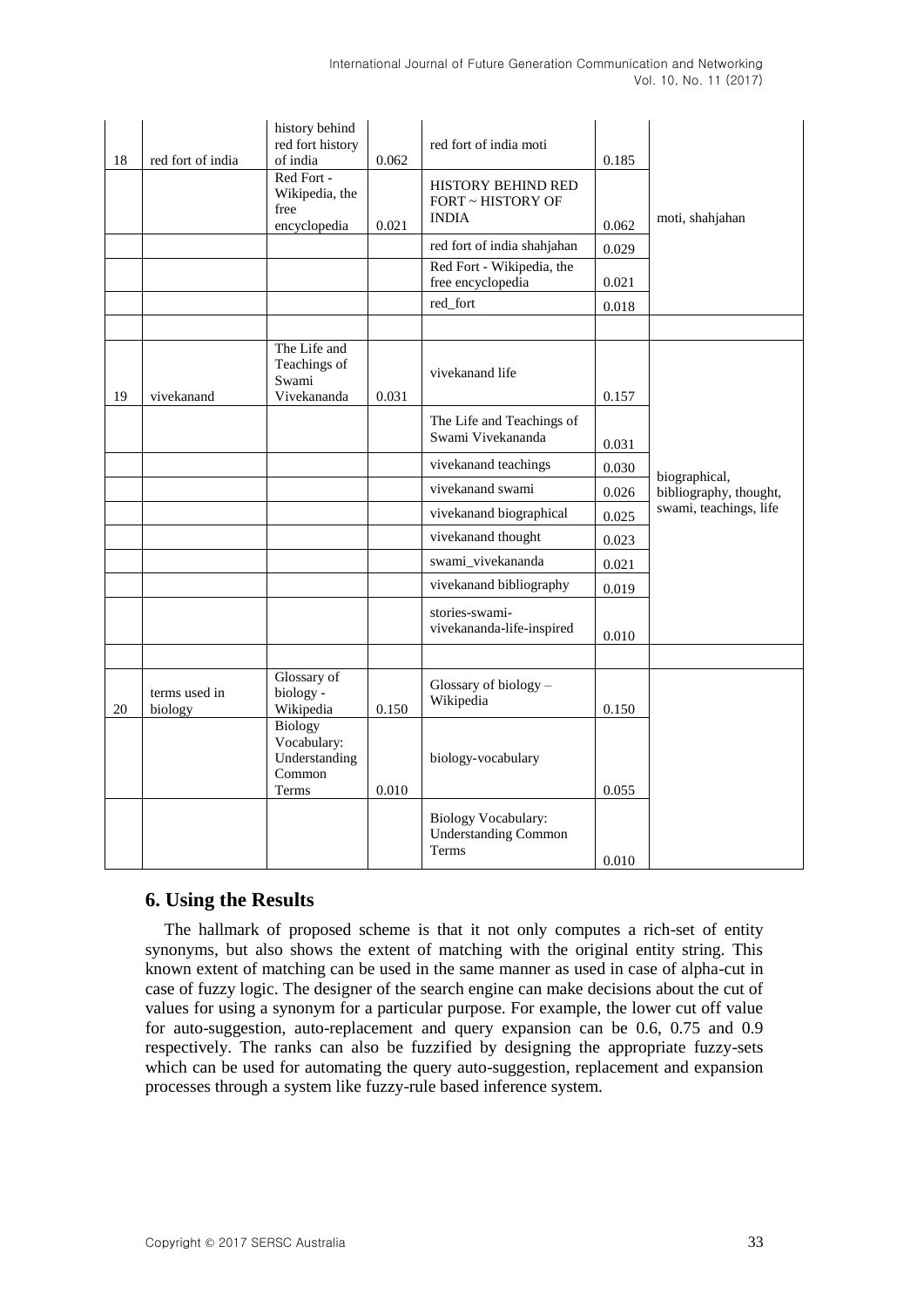### **7. Conclusion and Future Scope**

The proposed work is able to generate a comparatively richer set of entity synonyms than its predecessors and is able to assess the quality of the synonyms as well. The work can be further refined by the augmentation of synonyms retrieved from query log. The relationship between the entity string and the corresponding synonyms can be exhibited using an entity graph through which various possibilities can be explored including the machine intelligence.

#### **References**

- [1] M. M. Stark and R. F. Riesenfeld, "Wordnet: An electronic lexical database", In Proceedings of 11th Eurographics Workshop on Rendering, MIT Press, 1998J. Breckling, Edition, The Analysis of Directional Time Series: Applications to Wind Speed and Direction, ser. Lecture Notes in Statistics. Berlin, Germany: Springer, vol. 61, **(1989)**.
- [2] G. K. Ralf Schenkel and Fabian Suchanek, "Yawn: A semantically annotated wikipedia xml corpus", In GI-Fachtagung fur Datenbanksysteme in Business, Technologie und Web, volume 103 of LNI, **(2007)**.
- [3] K. D. Bollacker, C. Evans, P. Paritosh, T. Sturge and J. Taylor, "Freebase:a collaboratively created graph database for structuring human knowledge", In SIGMOD, **(2008)**.
- [4] P. Paul and T. George, "Entity Search Engines", In International Journal of Computer Science and Mobile Computing, vol.3, iss. 2, **(2014)**, pg. 877-880
- [5] S. Chaudhuri, V. Ganti and D. Xin, "Exploiting Web Search to Generate Synonyms for Entities", In WWW '09 Proceedings of the 18th international conference on World wide web, Madrid, Spain, **(2009)**.
- [6] T. Cheng, H. W. Lauw and S. Paparizos, "Entity Synonyms for Structured Web Search", IEEE Transactions on Knowledge and Data Engineering, vol. 24, no. 10, **(2012)**, pp. 1862–1873.
- [7] H. Mousavi, S. Gao and C. Zaniolo, "Discovering Attribute and Entity Synonyms for Knowledge Integration and Semantic Web Search", In Proceedings of the 3rd International Workshop on Semantic Search Over the Web, Riva del Garda, Italy, **(2013)**.
- [8] L. Jiang, P. Luo, J. Wang, Y. Xiong, B. Lin, M. Wang and N. An. Grias, "An entity-relation graph based framework for discovering entity aliases", In ICDM, **(2013)**.
- [9] T. Cheng, H. W. Lauw and S. Paparizos, "Fuzzy Matching of Web Queries to Structured Data", In Data Engineering (ICDE), 2010 IEEE 26th International Conference, **(2010)**.
- [10] S. Chaudhuri, V. Ganti and D. Xin, "Mining Document Collections to Facilitate Accurate Approximate Entity Matching", In PVLDB, **(2009)**.
- [11] A. Aho and M. Corasick, "Efficient string matching: an aid to bibliographic search", In Comm. ACM, vol. 18, **(1975)**.
- [12] Y. Li, B.-J. (Paul) Hsu, C.X. Zhai and K. Wang, "Mining Entity Attribute Synonyms via Compact Clustering", In CIKM '13 Proceedings of the 22nd ACM international conference on Information & Knowledge Management, San Francisco, California, USA, **(2013)**.
- [13] K. Chakrabarti, S. Chaudhuri, T. Cheng and D. Xin, "A Framework for Robust Discovery of Entity Synonyms", In KDD '12 Proceedings of the 18th ACM SIGKDD international conference on Knowledge discovery and data mining, Beijing, China, **(2012)**.
- [14] M. Harada, S.-Y. Sato and K. Kazama, "Finding Authoritative People from the Web", In Proceedings of the Joint ACM/IEEE Conference on Digital Libraries (JCDL04), **(2004)**, pp. 306–313.
- [15] K. Dmitri, V. Z. (Stella) Chen, S. Mehrotra and R. Nuray-Turan, "Web People Search via Connection Analysis", IEEE Transactions on Knowledge and Data Engineering, vol. 20, no. 11, **(2008)**, pp. 1–16.
- [16] D. Bollegala, Y. Matsuo and M. Ishizuka, "Automatic Discovery of Personal Name Aliases from the Web", IEEE Transactions on Knowledge and Data Engineering, vol. 23, no. 6, **(2011)**, pp. 831–844.
- [17] X. Ren and T. Cheng, "Synonym Discovery for Structured Entities on Heterogeneous Graphs", In WWW '15 Companion Proceedings of the 24th International Conference on World Wide Web, Florence, Italy, **(2015)**.
- [18] R. Blanco, B. Barla Cambazoglu1, P. Mika and N. Torzec, "Entity Recommendations in Web Search", In International Semantic Web Conference, **(2013)**.
- [19] K. C. Srikantiah, M. S. Roopa, N. Krishna Kumar, V. Tejaswi, K. R. Venugopal and L. M. Patnaik, "Automatic Discovery of Synonyms from the Web based on Inbound Anchor Text", ICDMW, © Elsevier Publications, pp. 130–139.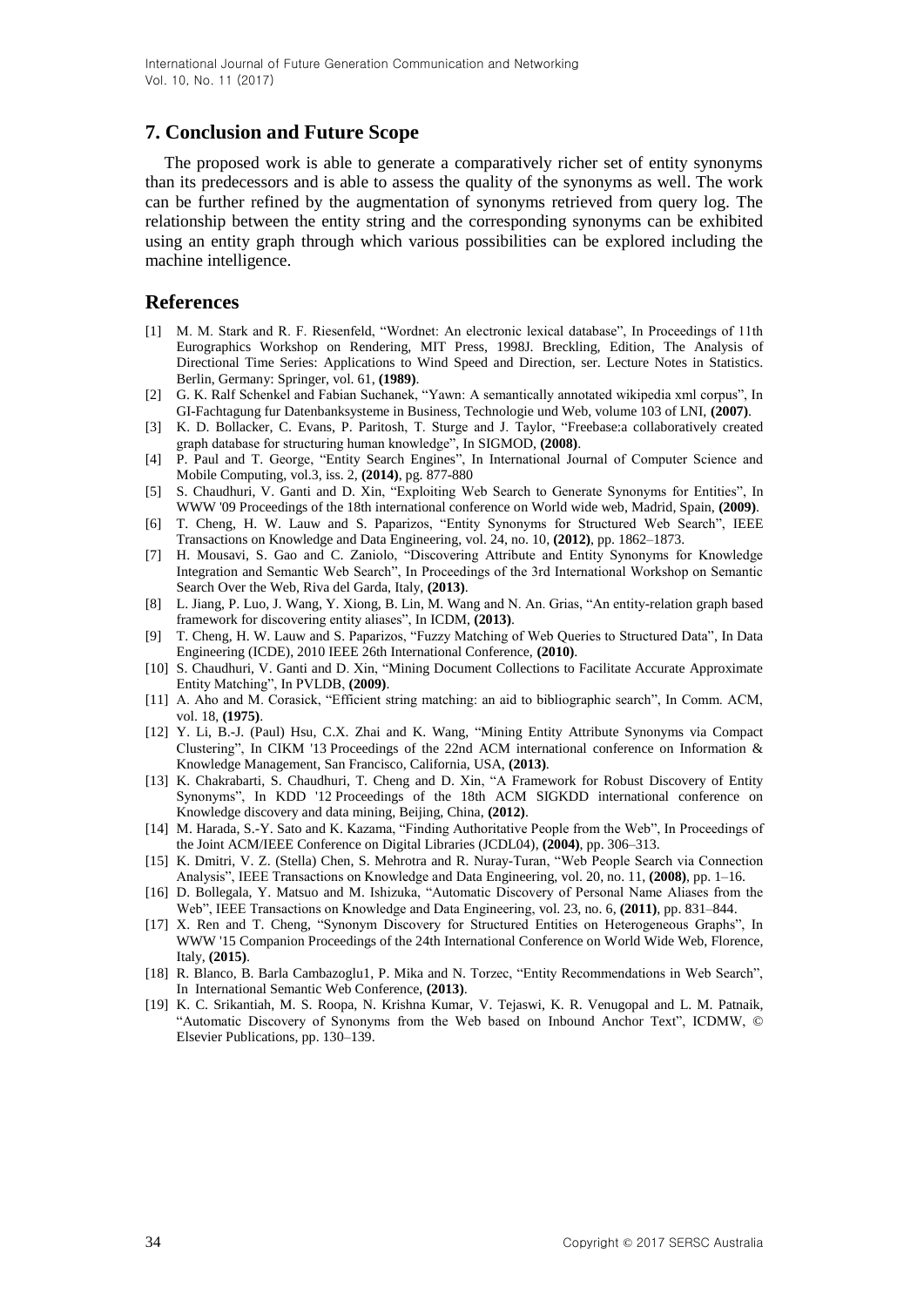## **Authors**



**Mamta Kathuria**, she received her MCA degree from Kurukshetra University and M.Tech from MDU, Rohtak in 2008, respectively.. She is pursuing her Ph.D in Computer Engineering from YMCA University of Science and Technology, Faridabad. She is currently working as a Assistant Professor in YMCA University of Science & Technology and has eight years of experience. Her areas of interest are search engines, Web Mining and Fuzzy Logic.



**Anuradha**, she received B. Tech in Computer Engineering from YMCA university of Science & Engineering, Faridabad in 2014. She is pursuing her M. Tech in Computer Engineering from YMCA University of Science and Technology, Faridabad. Her areas of interest are Search Engines, Information Retrieval and Enhancing the quality of Web Search.



**Chander K. Nagpal**, he is Ph. D (CS) from Jamia Milla Islamia, New Delhi. He is currently working as a professor in YMCA University of Science & Technology and has twenty eight years of teaching experience. He has published two books. He has published many research papers in reputed international Journals such as IEEE transaction, Wiley STVR, CSI. His academic interests include Ad hoc networks, Web Mining and Soft Computing.



**Neelam Duhan**, she received M. Tech in Computer Engineering from MDU, Rohtak in 2005. She completed her PhD in (CE) in 2011 from Maharshi Dayanand University, Rohtak. She is currently working as an Assistant Professor in CE Department in YMCA University of Science and Technology, Faridabad and has an experience of about 12 years. She has published over 30 research papers in reputed international Journals and Conferences. Her areas of interest are databases, search engines and web mining.